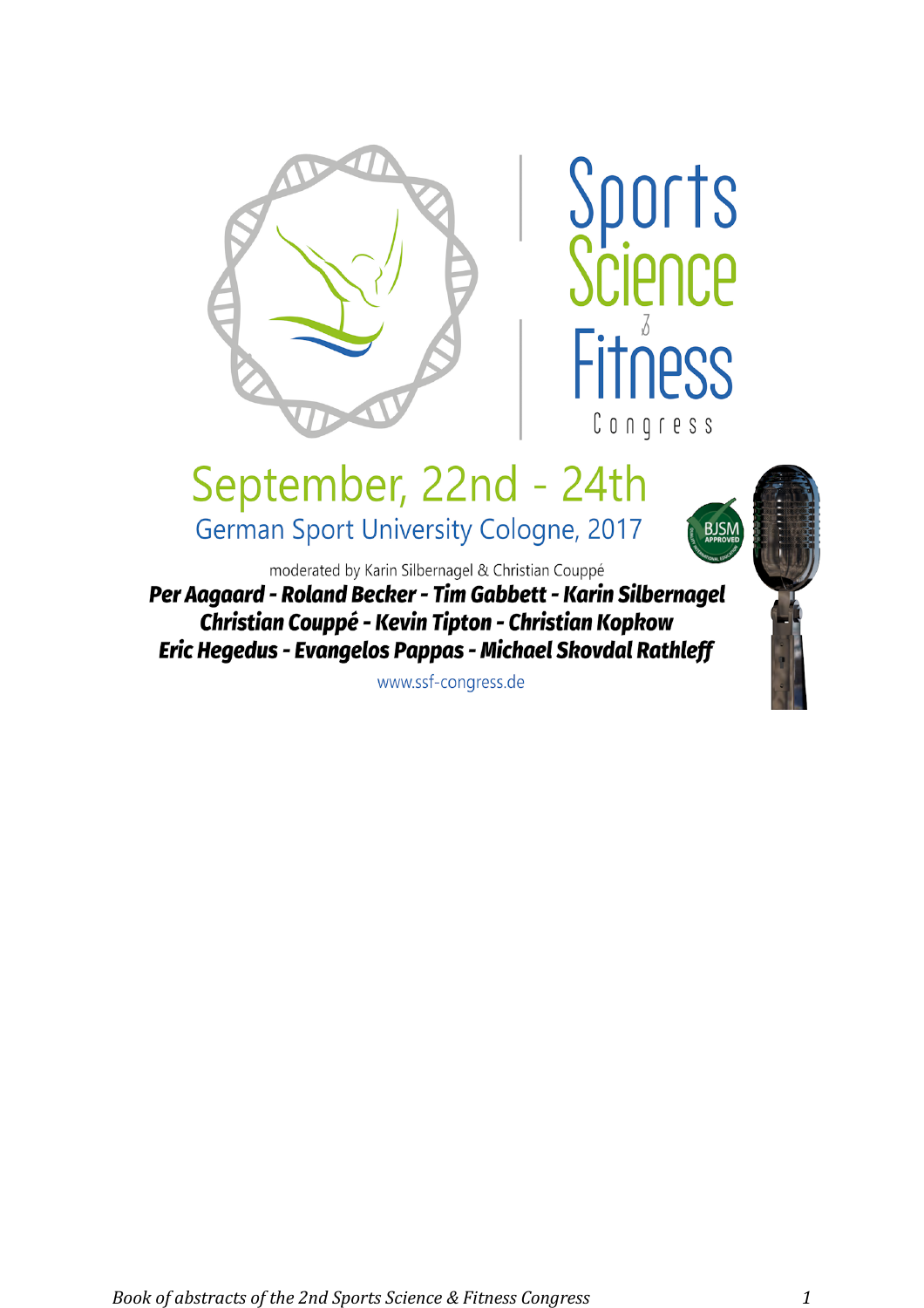*Sports Science & Fitness Congress September 22nd - 24th 2017*

*German Sport University Cologne Cologne, Germany*

### **Book of abstracts**

*Editor: Sven Friese*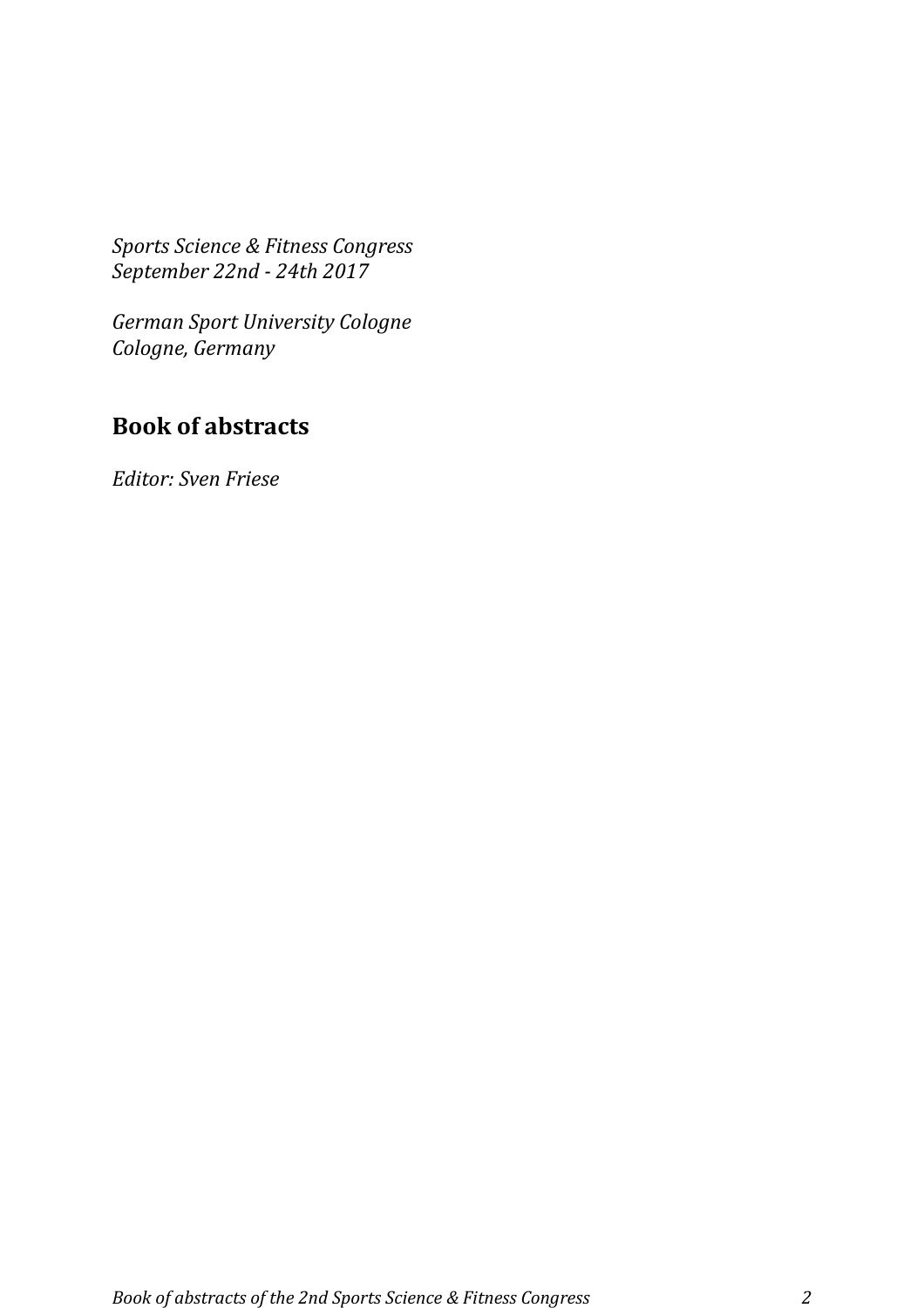## **Table of contends**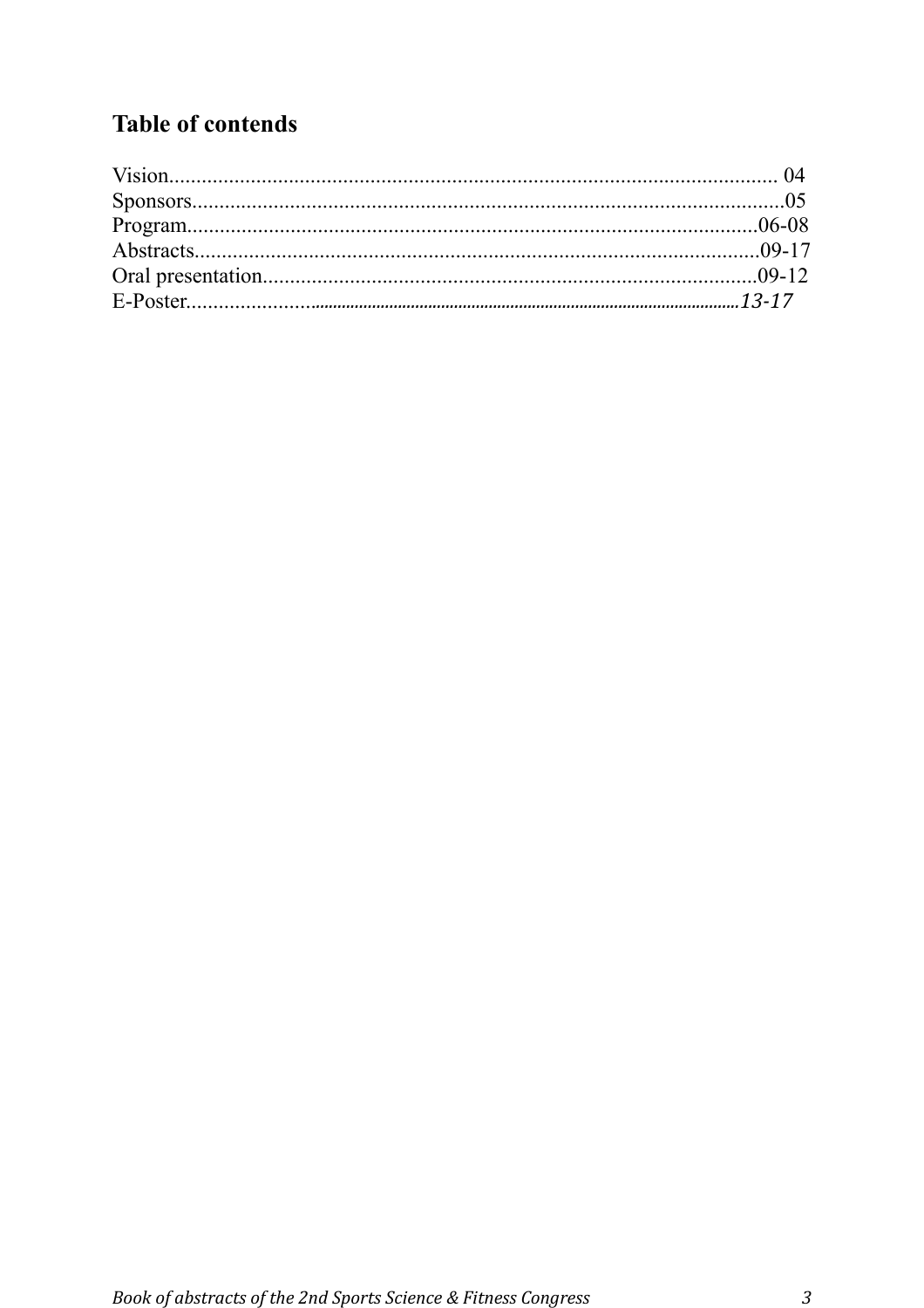The SSF-Congress vision is, that the cutting edge of science is attainable for the majority of people, comprehensible, suitable for daily use, and with long-lasting effects.

We keep the fee as low as possible to increase the opportunity to become a part of a yearly platform for sharing relevant new developments and building on accumulated knowledge.

The main theme of the SSF-Congress 2017 is *putting science into* practice to show congress participants how to further improve therapy and training.

Renowned presenters from international institutions are going to hold lectures to ensure that the quality of the presentations is as high as possible.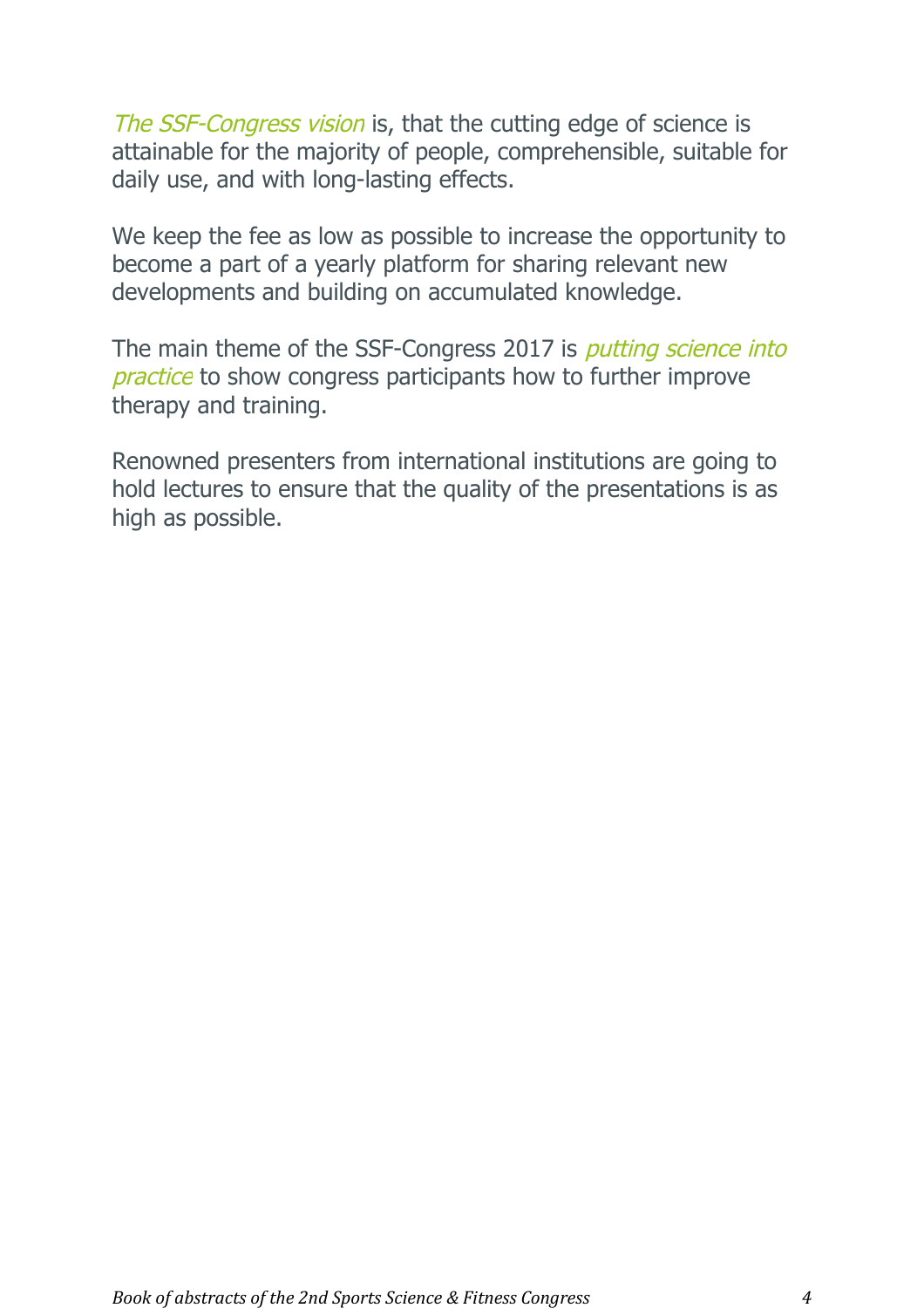### Sponsors

We thank all sponsors, who made this conference possible with their generous contributions. We acknowledge especially the contribution of our principal sponsor Contemplas. All contributing companies and organizations are listed below. Our deepest gratitude to all of our supporters.



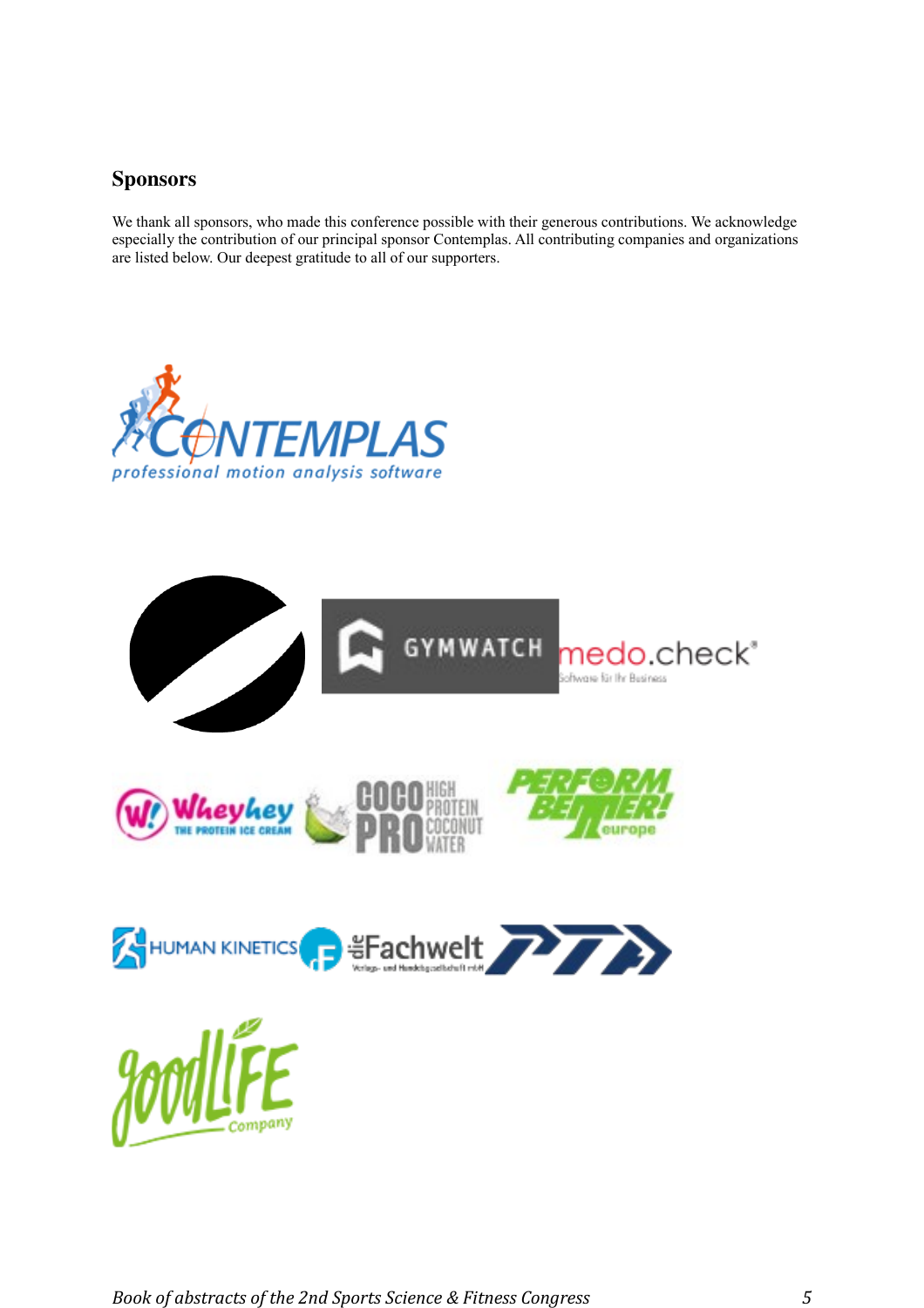| <b>Friday, 22nd September 2017</b>            |       |  |                                                                                                                                                                                                                                                                                                 |
|-----------------------------------------------|-------|--|-------------------------------------------------------------------------------------------------------------------------------------------------------------------------------------------------------------------------------------------------------------------------------------------------|
| <u>Christian</u>                              |       |  | 09:305 / Opening                                                                                                                                                                                                                                                                                |
| <u>Couppé</u>                                 | 09:35 |  |                                                                                                                                                                                                                                                                                                 |
| <u>Tim</u><br>Gabbett                         |       |  | 09:35 50 A Best Practice Approach to Monitoring Training Load<br>/ Room: Lecture hall 5                                                                                                                                                                                                         |
|                                               | 10:25 |  |                                                                                                                                                                                                                                                                                                 |
|                                               |       |  | 10:25 45 Coffee break / Room: Foyer                                                                                                                                                                                                                                                             |
|                                               | 11:10 |  |                                                                                                                                                                                                                                                                                                 |
| Michael<br>Skovdal                            | 12:00 |  | 11:10 50 Managing Patellofemoral Pain: Is it time for a<br>rethink? / Room: Lecture hall 5                                                                                                                                                                                                      |
| Rathleff                                      |       |  |                                                                                                                                                                                                                                                                                                 |
| <u>Nina Gras</u>                              | 13:30 |  | 12:00 90 Workshop: "Objectivity in Functional Screening - the<br>TEMPLO® BASES solution (Body Assessment and<br>Specific Efficiency Screening)". This workshop<br>teaches the BASES concept and workflow of the<br>TEMPLO <sup>®</sup> Functional Screening Software. / Room:<br>Lecture hall 5 |
|                                               |       |  |                                                                                                                                                                                                                                                                                                 |
|                                               | 14:50 |  | 13:30 80 Lunch / Room: Foyer                                                                                                                                                                                                                                                                    |
|                                               |       |  |                                                                                                                                                                                                                                                                                                 |
| Eric<br><b>Hegedus</b>                        | 15:40 |  | 14:50 50 The complexity of recovery and return to sport /<br>Room: Lecture hall 5                                                                                                                                                                                                               |
|                                               |       |  |                                                                                                                                                                                                                                                                                                 |
|                                               |       |  | 15:40 15 Presentation of Gymwatch Room: Lecture hall 5                                                                                                                                                                                                                                          |
|                                               | 15:55 |  |                                                                                                                                                                                                                                                                                                 |
| <b>Christian</b>                              |       |  | 15:555 Transition                                                                                                                                                                                                                                                                               |
| <u>Couppé</u>                                 | 16:00 |  |                                                                                                                                                                                                                                                                                                 |
|                                               |       |  | 16:00 35 Coffee break / Room: Foyer                                                                                                                                                                                                                                                             |
|                                               | 16:35 |  |                                                                                                                                                                                                                                                                                                 |
| <u>Tim</u>                                    |       |  | 16:30 60 Training Smarter and Harder / Room: Lecture hall 1                                                                                                                                                                                                                                     |
| <b>Gabbett</b>                                | 17:30 |  |                                                                                                                                                                                                                                                                                                 |
|                                               |       |  | 17:305 Transition                                                                                                                                                                                                                                                                               |
| <u>Karin</u><br><b>Silbernag</b><br><u>el</u> | 17:35 |  |                                                                                                                                                                                                                                                                                                 |
|                                               |       |  | 17:35 10 Mini-oral by Ahmet ŞİRİNKAN / Room: Lecture hall 1                                                                                                                                                                                                                                     |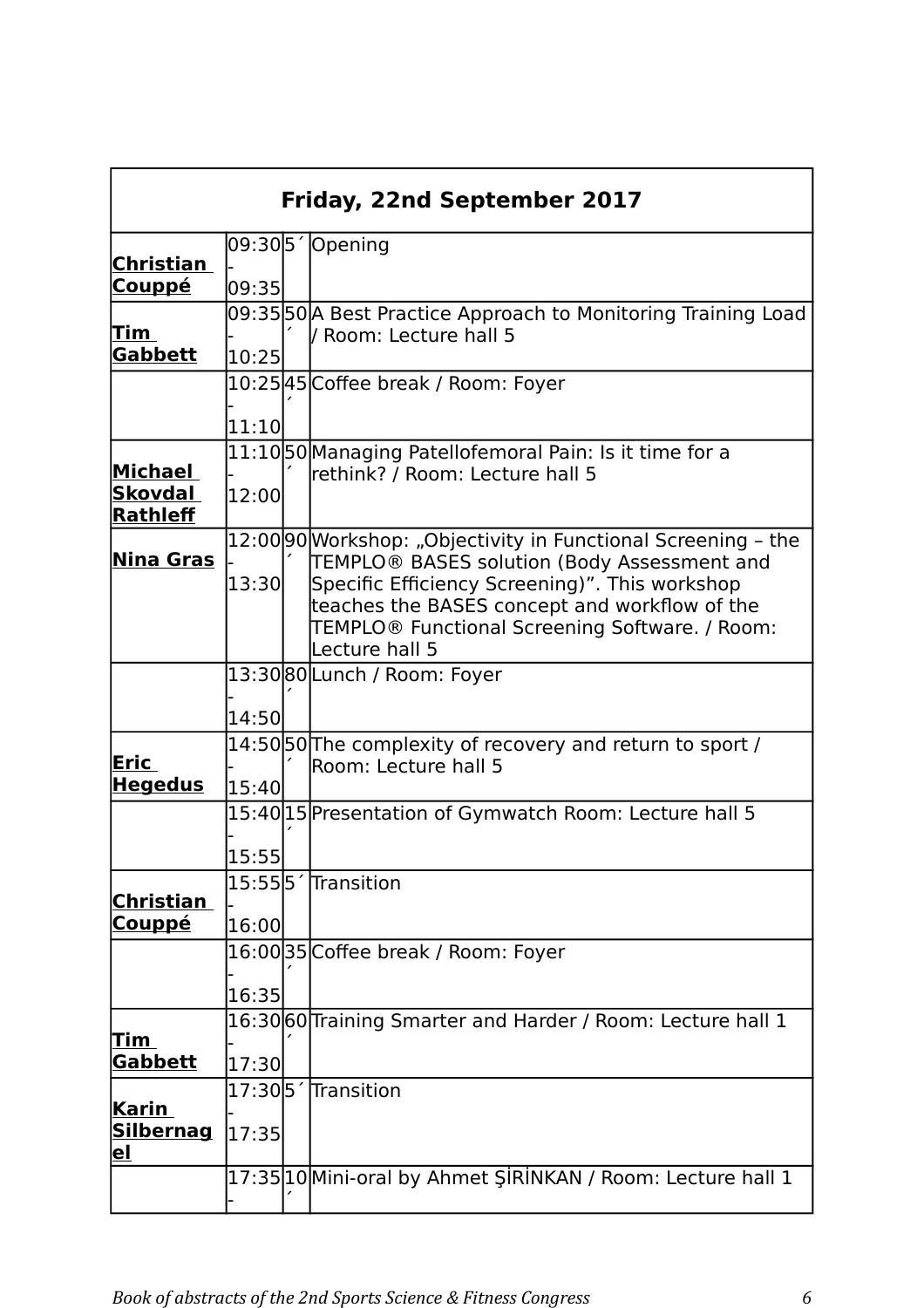|            | 17:45 |                                                          |
|------------|-------|----------------------------------------------------------|
| <u>Tim</u> |       | 17:45 60 Building Robust Athletes / Room: Lecture hall 1 |
| Gabbett    | 18:45 |                                                          |

| Saturday, 23rd September 2017    |                  |  |                                                                                                                                                                                                                   |
|----------------------------------|------------------|--|-------------------------------------------------------------------------------------------------------------------------------------------------------------------------------------------------------------------|
| Roland<br><b>Becker</b>          | 09:20            |  | 08:30 50 Time for a paradigm change in meniscal repair: save<br>the meniscus! / Room: Lecture hall 1                                                                                                              |
|                                  | 09:20  <br>09:35 |  | 15 Presentation of Strobel & Walter - Yogaboard / Room:<br>Lecture hall 1                                                                                                                                         |
| Per<br><u>Aagaard</u>            | 10:35            |  | 09:35 $60$ The influence of eccentric strength training on the<br>enhancement of maximal muscle strength, explosive<br>force and muscular power - Consequences for<br>Athletic Performance / Room: Lecture hall 1 |
|                                  | 11:05            |  | 10:35 30 Coffee break / Room: Foyer                                                                                                                                                                               |
| Eric<br><b>Hegedus</b>           | 11:55            |  | 11:05 50 Predicting injury with performance tests: A simple<br>solution in a complex environment? / Room: Lecture<br>lnall1                                                                                       |
|                                  | 12:55            |  | 11:55 60 Workshop by Redcord about Neurac: A treatment<br>method that aims to restore functional and pain-free<br>movement patterns through high levels of<br>neuromuscular stimulation. / Room: Lecture hall 1   |
| Karin<br>Silbernag 13:00<br>el   |                  |  | 12:55 5 Transition                                                                                                                                                                                                |
|                                  | 14:10            |  | 13:00 70Lunch / Room: Foyer                                                                                                                                                                                       |
| <u>Kevin</u><br><b>Tipton</b>    | 15:00            |  | 14:10 50 Updates in nutrition research / Room: Lecture hall 1                                                                                                                                                     |
| <u>Karin</u><br>Silbernag  15:50 |                  |  | 15:00 50 Return to sports in athletes with tendinopathy /<br>Room: Lecture hall 1                                                                                                                                 |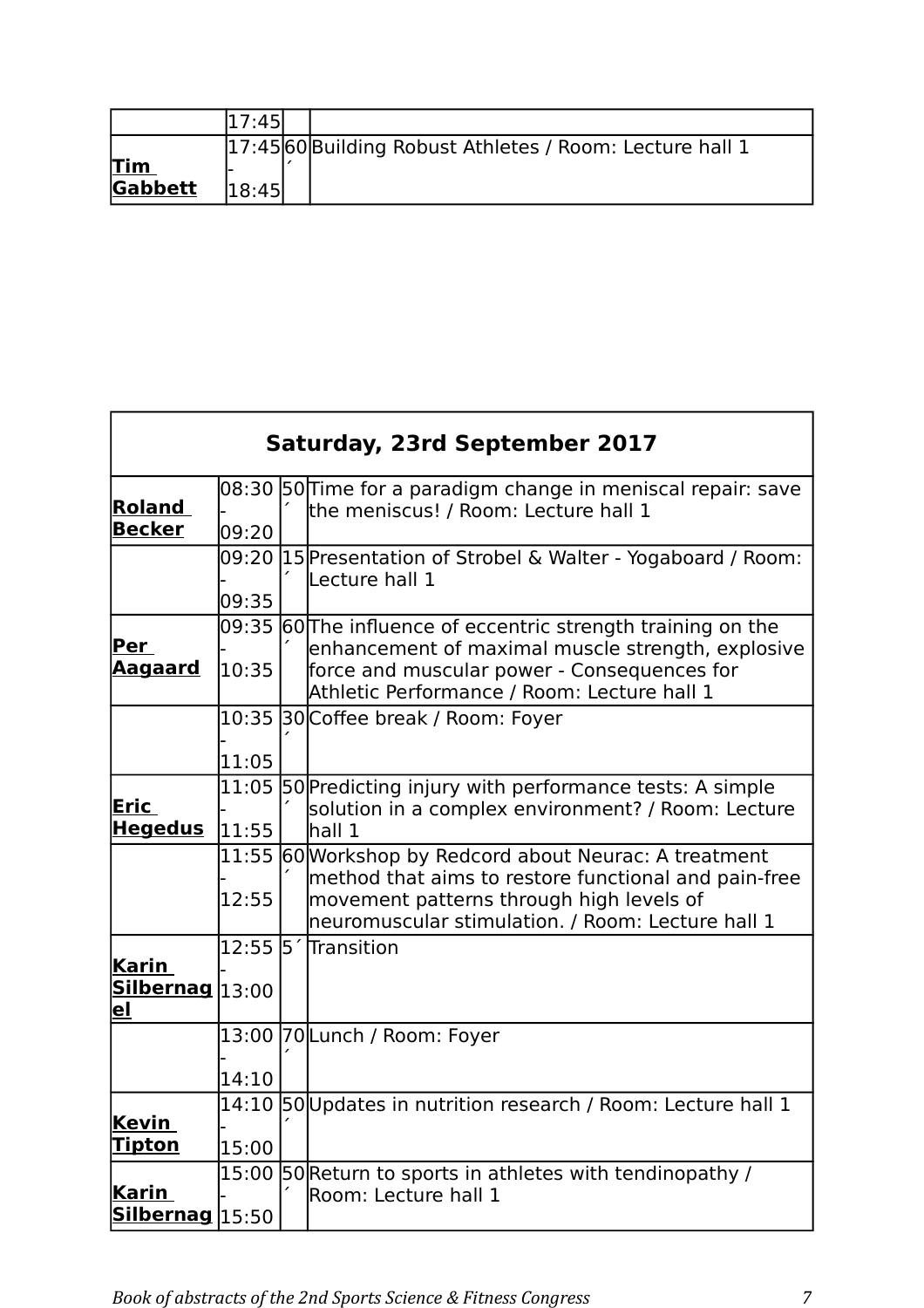| <u>el</u>      |       |                                                               |
|----------------|-------|---------------------------------------------------------------|
|                |       | 15:50 40 Coffee break / Poster presentation / Room: Foyer     |
|                |       |                                                               |
|                | 16:30 |                                                               |
|                |       | 16:30 50 Latest updates in Tendinopathy treatments / Room:    |
| Christian      |       | Lecture hall 1                                                |
| <b>Couppé</b>  | 17:20 |                                                               |
|                |       | 17:30 30 Meet the expert: Participants are allowed for asking |
| Kevin          |       | questions about the specialized areas of Kevin                |
| <b>Tipton</b>  | 18:00 | Tipton. / Room: Lecture hall 1                                |
|                |       | 18:00 30 Meet the expert: Participants are allowed for asking |
| <b>Eric</b>    |       | questions about the specialized areas of Eric                 |
| <b>Hegedus</b> | 18:30 | Hegedus. / Room: Lecture hall 1                               |

| Sunday, 24th September 2017       |       |  |                                                                                                                                                                                                                   |
|-----------------------------------|-------|--|-------------------------------------------------------------------------------------------------------------------------------------------------------------------------------------------------------------------|
| <u>Per</u><br><u>Aagaard</u>      | 09:30 |  | 08:30 60 Hyperactivation of skeletal muscle stem cells with<br>blood flow restricted resistance exercise -<br>implications for muscle hypertrophy in sports and in<br>the clinical setting / Room: Lecture hall 1 |
| Christian<br><b>Kopkow</b>        | 10:00 |  | 09:30 30 Core Outcome Sets - why outcome research<br>matters! / Room: Lecture hall 1                                                                                                                              |
|                                   | 10:30 |  | 10:00 30 Coffee break / Room: Foyer                                                                                                                                                                               |
| Per<br><u>Aagaard</u>             | 11:30 |  | 10:30 60 Effects of Resistance Training on Neuromuscular<br>Function - Implications for athletes and non-<br>athletes, elderly and patients / Room: Lecture hall 1                                                |
| Christian<br><b>Couppé</b>        | 12:20 |  | 11:30 50 Training modalities for tendons: What matters? /<br>Room: Lecture hall 1                                                                                                                                 |
|                                   | 13:20 |  | 12:20 60 Lunch / Room: Foyer                                                                                                                                                                                      |
| <b>Evangelos</b><br><u>Pappas</u> | 14:10 |  | 13:20 50 Etiology and prevention of ACL injuries / Room:<br>Lecture hall 1                                                                                                                                        |
|                                   |       |  | 14:10 30 Mini-orals by Sertaç ERCİŞ, Nurcan DEMİREL, A.Uğur                                                                                                                                                       |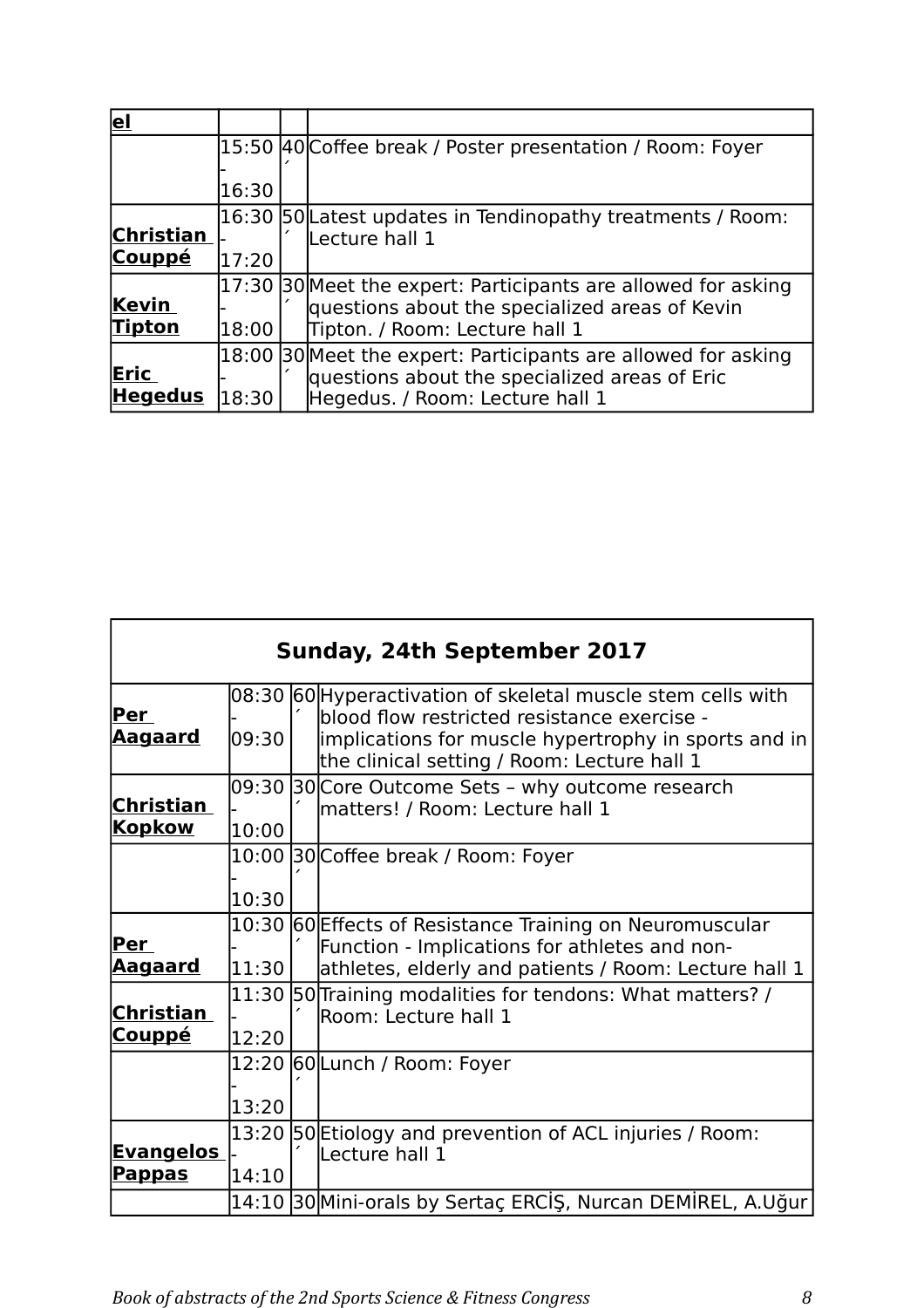|                  |                | <b>NALCIOĞLU</b>                                                                                                               |
|------------------|----------------|--------------------------------------------------------------------------------------------------------------------------------|
|                  | 14:40          |                                                                                                                                |
|                  |                | 14:40 30 Scapula dyskinesis - relevant or overrated in                                                                         |
| Christian        |                | overhead athletes? / Room: Lecture hall 1 - Coffee                                                                             |
| <b>Kopkow</b>    | 15:10          | break                                                                                                                          |
|                  |                | 15:10 30 Oral presentation by Rita Mansour: How to apply                                                                       |
|                  | 15:40          | sports nutrition theories into practice while working<br>with elite athletes (individuals or teams). / Room:<br>Lecture hall 1 |
|                  |                | 16:20 50 Plantar fasciitis: Key facts and intervention                                                                         |
| Michael          |                | strategies in prevention and rehabilitation / Room:                                                                            |
| <b>Skovdal</b>   | 17:10          | Lecture hall 1                                                                                                                 |
| Rathleff         |                |                                                                                                                                |
|                  | 17:10 10 Break |                                                                                                                                |
|                  |                |                                                                                                                                |
|                  | 17:20          |                                                                                                                                |
|                  |                | 17:20 30 Meet the expert: Participants are allowed for asking                                                                  |
| <b>Evangelos</b> |                | questions about the specialized areas of Evangelos                                                                             |
| <b>Pappas</b>    | 17:50          | Pappas. / Room: Lecture hall 1                                                                                                 |
|                  |                | 17:50 30 Meet the expert: Participants are allowed for asking                                                                  |
| Christian        |                | questions about the specialized areas of Christian                                                                             |
| <b>Kopkow</b>    | 18:20          | Kopkow. / Room: Lecture hall 1                                                                                                 |
|                  |                | 18:20 10 Closing / Room: Lecture hall 1                                                                                        |
| <b>Evangelos</b> |                |                                                                                                                                |
| <b>Pappas</b>    | 18:30          |                                                                                                                                |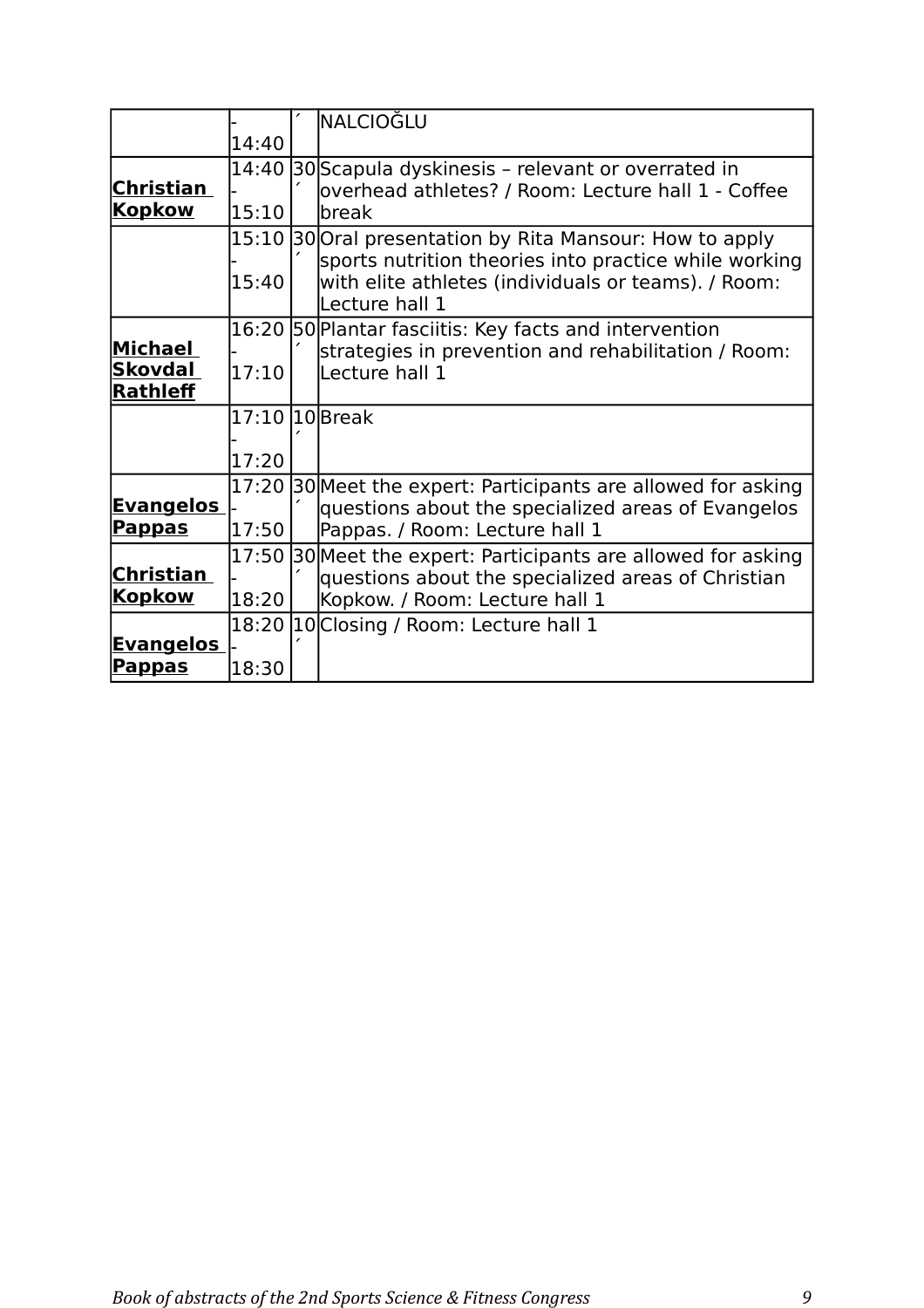#### **INVESTIGATION OF VOLUNTEERS' AND FAMILIES' EXPECTATION AND IDEAS WHO PARTICIPATED TO SPECIAL MOVEMENT EDUCATION AND GAME PROGRAM WHICH IS AIMED TO BRING TOGETHER AND APPLIED TO 3-5 AGED DISABLED CHILDREN**

**Sertaç ERCİŞ, Univercity of Atatürk, Faculty of Sport Sciences, Department of Recreation, Erzurum/Turkey. Ahmet ŞİRİNKAN, Univercity of Atatürk, Faculty of Sport Sciences, Department of Recreation, Erzurum/Turkey. R. Nazım SARAÇOĞLU, Univercity of Atatürk, Faculty of Sport Sciences, Department of Recreation, Erzurum/Turkey.** 

**Abstract**

**Aim of the Investigation:** Investigation of volunteers' and families' expectation and ideas who participated to special movement education and game program which is aimed to bring together and applied to 3-5 aged disabled children.

**Material and Method:** 25 children who are between 3-5aged participated to the Project. 15 children (9girl and 6boy) are kindergarten student, 10 of them (6boy and 4girl) formed from children who need special education.

30 volunteer trainers (12boy and 18girl) were determined from sport science faculty for practices. For practices Special Olympics, within the scope of tiny athletes 8 weeks "special movement education and game program'' was prepared.

Practices were made two days (Saturday and Sunday) in a week for 45-60 minutes. During practices one volunteer trainer worked for each one student.

**Analysis:** Before starting to the practice, interview which is formed with 8question with 30 volunteer trainers and 40 families who participated to practice program was done for their expectation and view. Also volunteer students' observation reports were compared and saved as first and last observation.

**Results and Observation:** As a result of project practice, it is specified that in first meeting results families had less expectation (%78) and in last meeting results they observed more significant results than they expected (%88).

Volunteer trainers specified that in the first meetings they were desperate and had less self-confidence  $(\frac{9675}{6})$ , but after the practice these thoughts have completely changed and their self-confidence increased (%92) at the same time they observed significant developments (%97) in children. As a result, it is said that families' of students who participated to the project expressed their positive satisfactions and also volunteer trainers expressed that participating to the project give them experience and provide benefits their self-confident.

**Key words:** *Special Education, Movement Education, Bringing Together, Families, Interview, Observation.*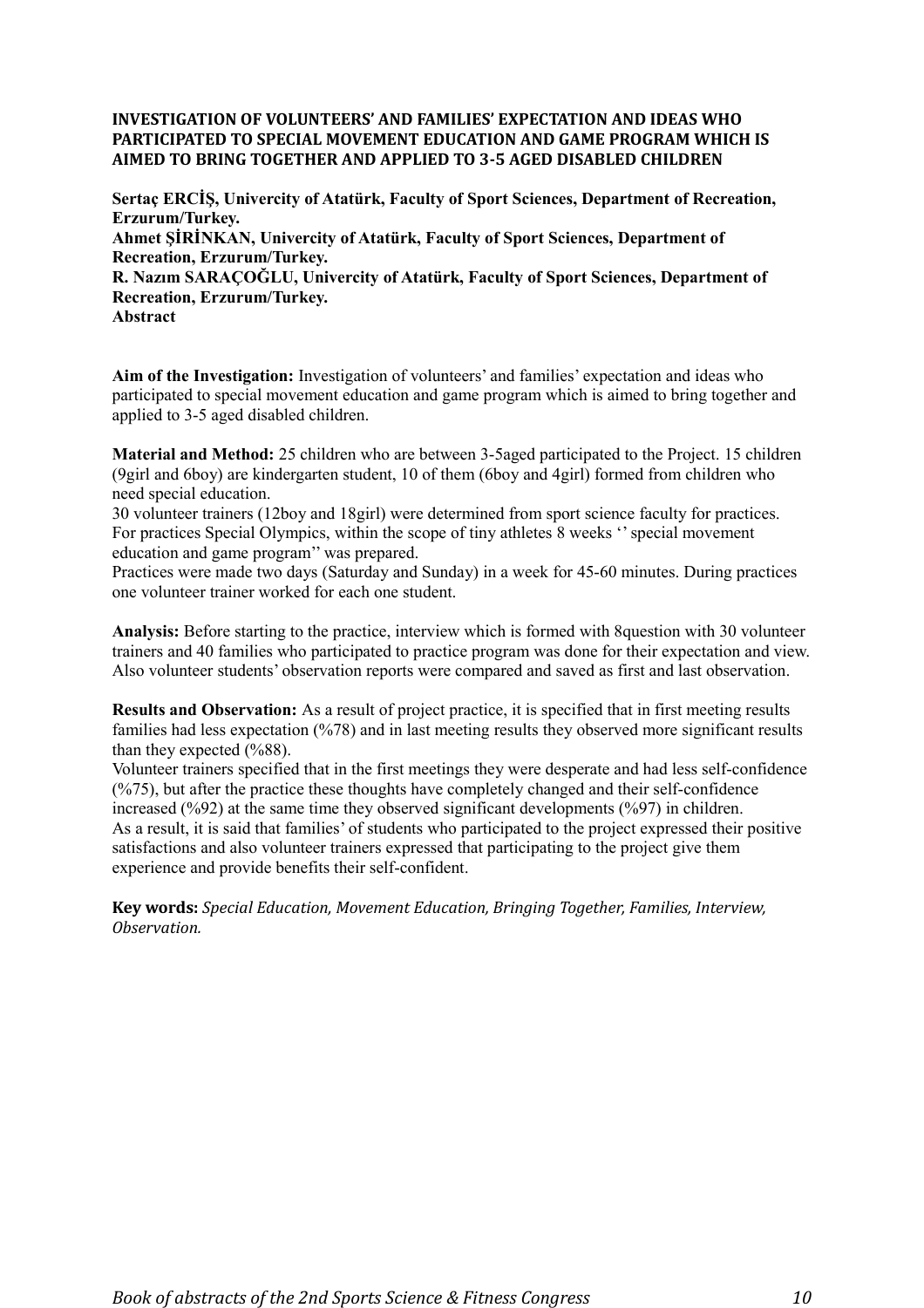#### **INVESTIGATION OF THE EFFECT OF GAME PRACTICE PROGRAM WHICH IS APPLIED TO CHILDREN WHO NEED SPECIAL EDUCATION and AIMED TO BRING TOGETHER TO PSYCHO-MOTOR SKILLS**

**Ahmet ŞİRİNKAN, Univercity of Atatürk, Faculty of Sport Sciences, Department of Recreation, Erzurum/Turkey. Abstract**

**Aim of the investigation**: The aim of this research is to investigate the effect of game practice program which is applied to children who need special education and aimed to bring together to psycho-motor development.

**Material and Method**: 25 children who are between 3-5aged participated to the Project. 15 children (9girl and 6boy) are kindergarten student, 10 of them (6boy and 4girl) formed from children who need special education.

After meeting with a special education school administrator and a kindergarten manager for project, information has been given to families.

Volunteer trainer students who are from sport science faculty have been determined for practice. With giving information about project to volunteers, two seminars have been given to children about their skills of game, movement, behavior and communication.

8 weeks '' special game and movement program '' was prepared for practice. While preparation, the support of pre-school teaching, special education teaching and lecturers of recreation department of sport science faculty was got.

Practices were made two days in a week (Saturday and Sunday) for 45-60 minutes. One volunteer trainer worked for each one student during the practices.

**Analysis:** Before starting to the practices, students' skills which are included psycho-motor behavior ( tests of gross motor development (walk, run, jump, gallop jump, side slip, jump forward) and basic skill tests (catch the throwing tennis ball, hit the puff ball with stick, hit the puff ball with foot, dribbling the basketball ball, throwing tennis ball)) were tested and saved. **Results and Evaluation**: The significant developments ( $p>0,05$ ) have been achieved from the beginning and end of the project measurements of gross motor development tests ( walk, run, jump, and jump forward) and basic skill tests (catch the throwing tennis ball, hit the puff ball with foot, dribbling the basketball ball).

There wasn't significant development in the tests of gallop jump, side slip, hit the puff ball with stick, throwing the tennis ball  $(p>0.05)$ 

As a result, it is said that there is positive developments in students' gross motor development characteristics and basic skill characteristics who is from partner kindergarten and need special education with practice of 8 weeks " special game and movement program".

**Key words**: Special Education, Partner, Motor skills, Movement practice.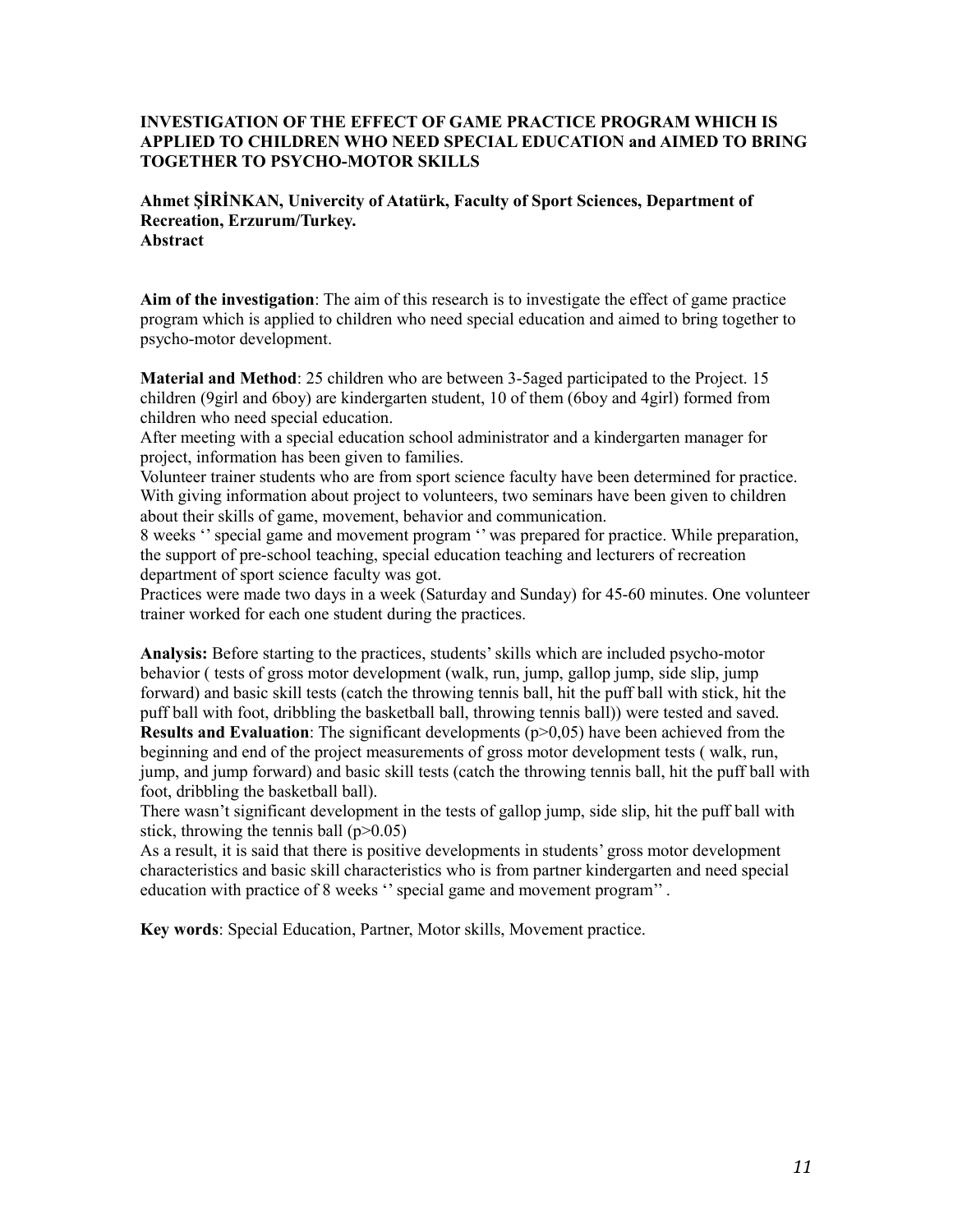#### **INVESTIGATION OF THE EFFECT OF GYMNASTIC EDUCATION WHICH IS APPLLIED TO 2-7 AGED CHILDREN WHO NEED SPECIAL EDUCATION AND PARTNER CHILDREN TO SOME MOTORIC FEATURES DEVELOPMENT**

**Nurcan DEMİREL, Univercity of Atatürk, Faculty of Sport Sciences, Department of Sport Trainer, Erzurum/Turkey. Ahmet ŞİRİNKAN, Univercity of Atatürk, Faculty of Sport Sciences, Department of Recreation, Erzurum/Turkey.** 

**Abstract**

**Aim of This Research**: The aim of this research is to investigate the gymnastic education effects which is applied to 2-7aged children who need special education and partner children to some motoric features ( balance, flexibility and coordination) development.

**Material and Method**: 22 children who are between 2-7age participated to the project. 12 of children (6girl and 6boy) are partner tiny athlete (who don't need special education), 10 of them (6boy and 4girl) are tiny athlete (who need special education).

For implementation of the project, 8 weeks example plan which is in '' Tiny Athletes Project, Application Guide'' within Special Olympics Tiny Athletes Project has been developed and restructured as gym content. Educational games have also been added to the configured implementation plans.

**Analysis**: At the beginning of the project, the tests of flexibility( sit reach test), balance (flamingo balance , double foot one foot stand on empty , walk on a balance) and coordination (rhythmic walk, jump forward, two leg jump from gymnastic exercises) were done to children and saved. After 8 weeks working process, same tests were done again and the comparisons were done. The results of research were evaluated with SSPS.20 statistic program, arithmetic averages , maximum and minimum values were saved with the analysis techniques of Mann-Whitney U test in comparisons.

**Result and Evaluation:** Between the first tests and the tests which are done at the end of the project, significant developments were saved in partner students  $(p>0,01$  and  $p>0,05)$ . In children who need special education  $p > 0.05$  ratio of development was recorded in flexibility. While developments were saved in tests of double foot one foot stand on empty from balance test, there wasn't significant development ( $p>0.05$ ) in the other balance tests (flamingo balance test and walk on a balance test). In coordination tests (rhythmic walk, jump forward, two leg jump) p>0.05 ratio of development was saved.

As a result in project implementation it is said that gymnastic practices which are provided with participation of children who need special education and partner children and about flexibility, balance and coordination contributes development to all two groups of children.

**Key Words:** Special Education, Gymnastic, Partner, Flexibility, Balance, Coordination.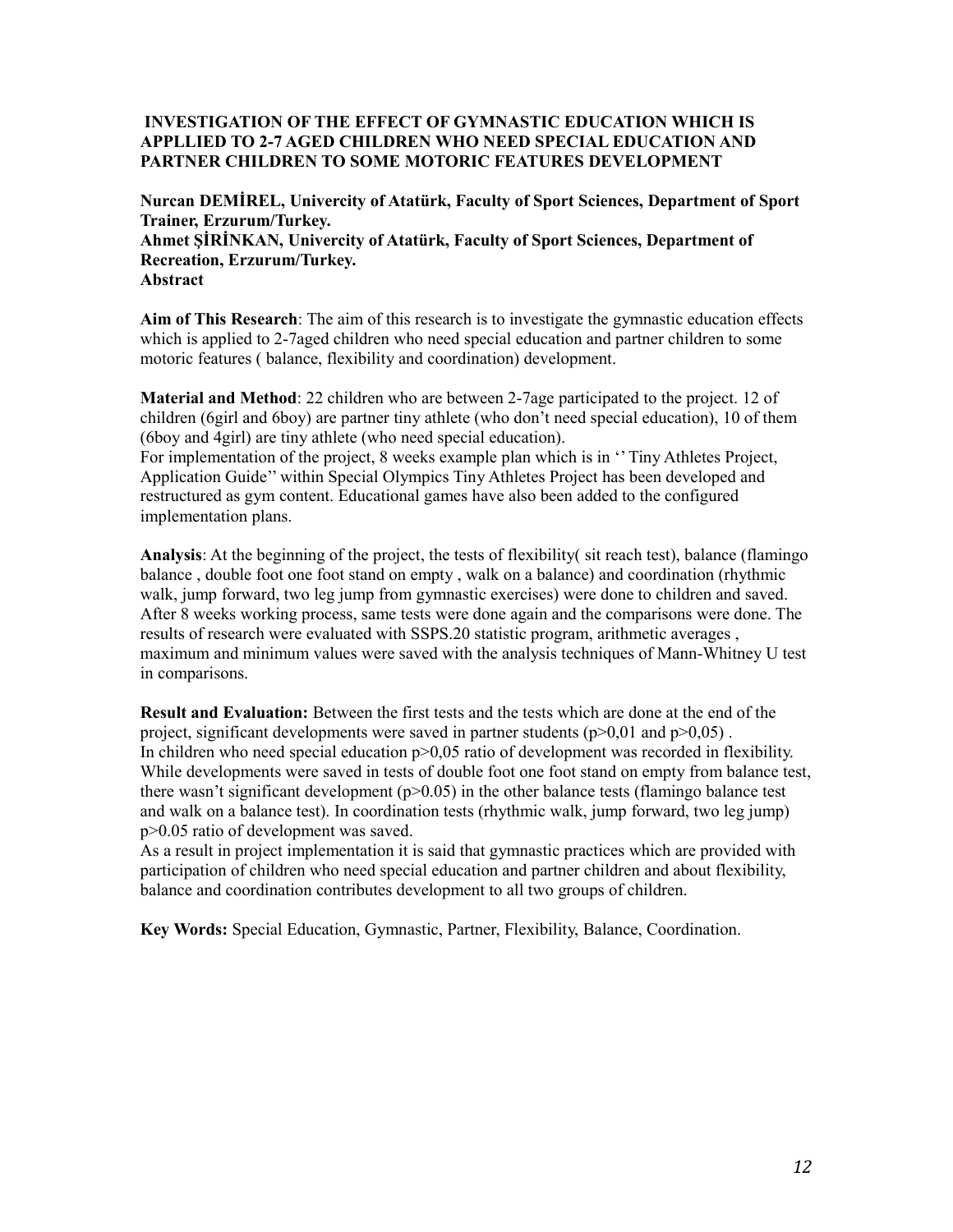#### THE STUDY OF FOREIGN LANGUAGE LEVELS AND EXPECTATIONS OF THE STUDENTS IN FACULTY OF SPORTS SCIENCES A.Uğur NALCIOĞLU **Abstract**

**Purpose:** The purpose of this study is to study foreign language levels and expectations in learning process of students in faculty of sports sciences.

Material and Method: 180 students studying in departments of Physical Education and sports teacher education, Sports Coaching, Sports Management and Recreation in Faculty of Sports Sciences participated in the study. The participants consisted of 45 female and 135 male students. 25 participants of the study are students in Physical Education and sports teacher education department, 45 in Sports Coaching department, 65 in Recreation department.

"Job Expectation Questionnaire" was employed in the study. The questionnaire consisted of 6 questions related to demographic features and also 21 questions related to expectations about foreign language learning.

**Analysis:** Data was obtained by analyzing survey results via SSPS.20 program. Descriptive statistics of data were obtained by calculating section variables, frequency and percentage distribution. The difference between sections was compared through T test ( $p>0.05$ ).

**Results and Evaluation:** The study results indicated that 76 % of the students in education department and 51 % in Management Department of Faculty of Sports Sciences expressed that they are hopeless about their expectations regarding foreign language learning and level. Only 27 % of the students in Recreation Department and 38 % in Coaching Department are hopeless about this issue and the majority of them expressed that they are hopeful about foreign language learning and levels.

Consequently, students in Coaching and Recreation Departments believe that foreign language is necessary and they need education in this issue.

**Key Words:** Sports, Foreign Language, Expectation, job.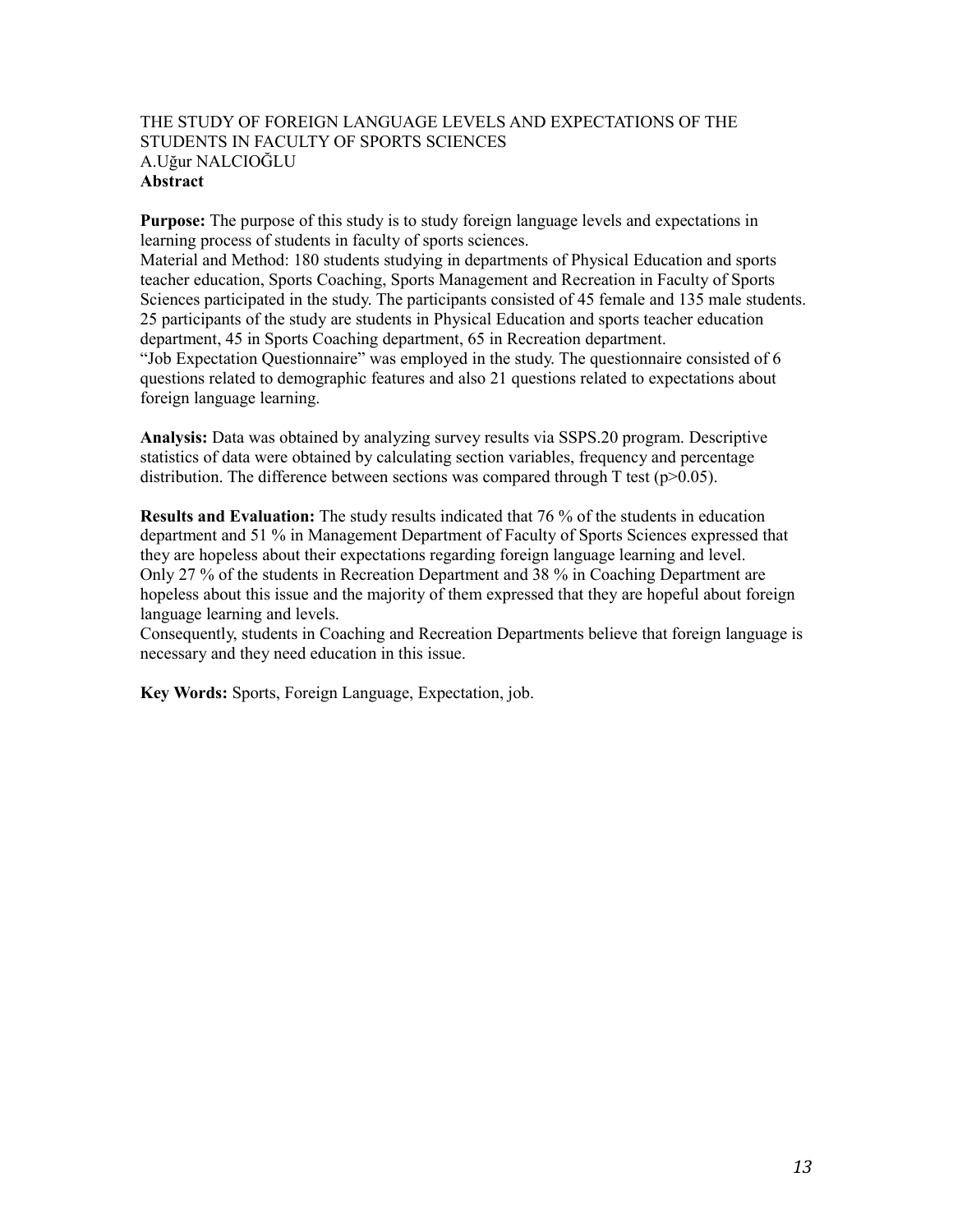#### **ANTHROPOMETRIC CHARACTERISTICS OF WORLD-CLASS RACEWALKERS**

#### *Gomez-Ezeiza J, Torres-Unda J, Irazusta J, Granados C, Santos-Concejero J*

University of the Basque Country UPV/EHU (Spain)

**INTRODUCTION:** To excel in racewalking events, typical training programmes involve very high training volumes at low and moderate intensities (1), which have been shown to induce functional and structural adaptations at an anthropometric level. Since anthropometrical variables are closely related to movement efficiency and performance in endurance events, the aim of this study was to describe the anthropometric profile of worldclass racewalkers.

**METHODS:** Twenty-nine world-class racewalkers (21 men & 8 women), all possessing the Olympic qualifying standard, participated in this study. Anthropometric characteristics, including height, body mass, eight skinfolds, five girths and four bone breadths were measured. Body composition, somatotype, somatotype dispersion mean, somatotype attitudinal mean and height to weight ration, as well as skinfolds extremity to trunk ratio were also calculated.

**RESULTS:** Mean height, body mass and BMI were  $177.1 \pm 7.1$  cm,  $66.4 \pm 5.8$  kg, and  $21.2$  $\pm$  1.3 kg·m<sup>-2</sup> for men and 165.6  $\pm$  4.5 cm, 53.6  $\pm$  3.7 kg, and 19.6  $\pm$  1.6 kg·m<sup>-2</sup> for women, respectively. Women presented greater body fat content (6.7 ± 0.6 *vs*. 12.2 ± 0.8%; very large effect), less muscle mass  $(65.6 \pm 4.6 \text{ vs. } 61.6 \pm 2.6 \text{ kg}$ ; large effect), and were more endomorphic (large effect) than men. Men specialists in 20-km showed greater muscle mass  $(66.7 \pm 4.9 \text{ vs. } 64.4 \pm 4.3 \text{ kg}$ ; moderate effect), and slightly higher skinfolds, girths, body fat content and were more mesomorphic than 50-km specialists (moderate effect).

**DISCUSSION:** World-class racewalkers are characterised by greater muscle mass than runners of similar level. Similarly, racewalkers competing in 50-km, present lower body mass, body fat and muscle mass than specialists in 20-km, probably as a consequence of higher training volumes. The anthropometric data of this study may assist coaches and federations to establish reference values for athlete selection and talent identification in racewalking.

**ACKNOWLEDGEMENTS:** This study has been supported by a grant from the University of the Basque Country UPV/EHU (EHU A16/12).

#### **REFERENCES**

Gomez-Ezeiza J, Granados C, Santos-Concejero J. Different competition approaches in a world-class 50-km racewalker during an Olympic year. *J Sports Med Phys Fitness* 56(11):1423-7, 2016.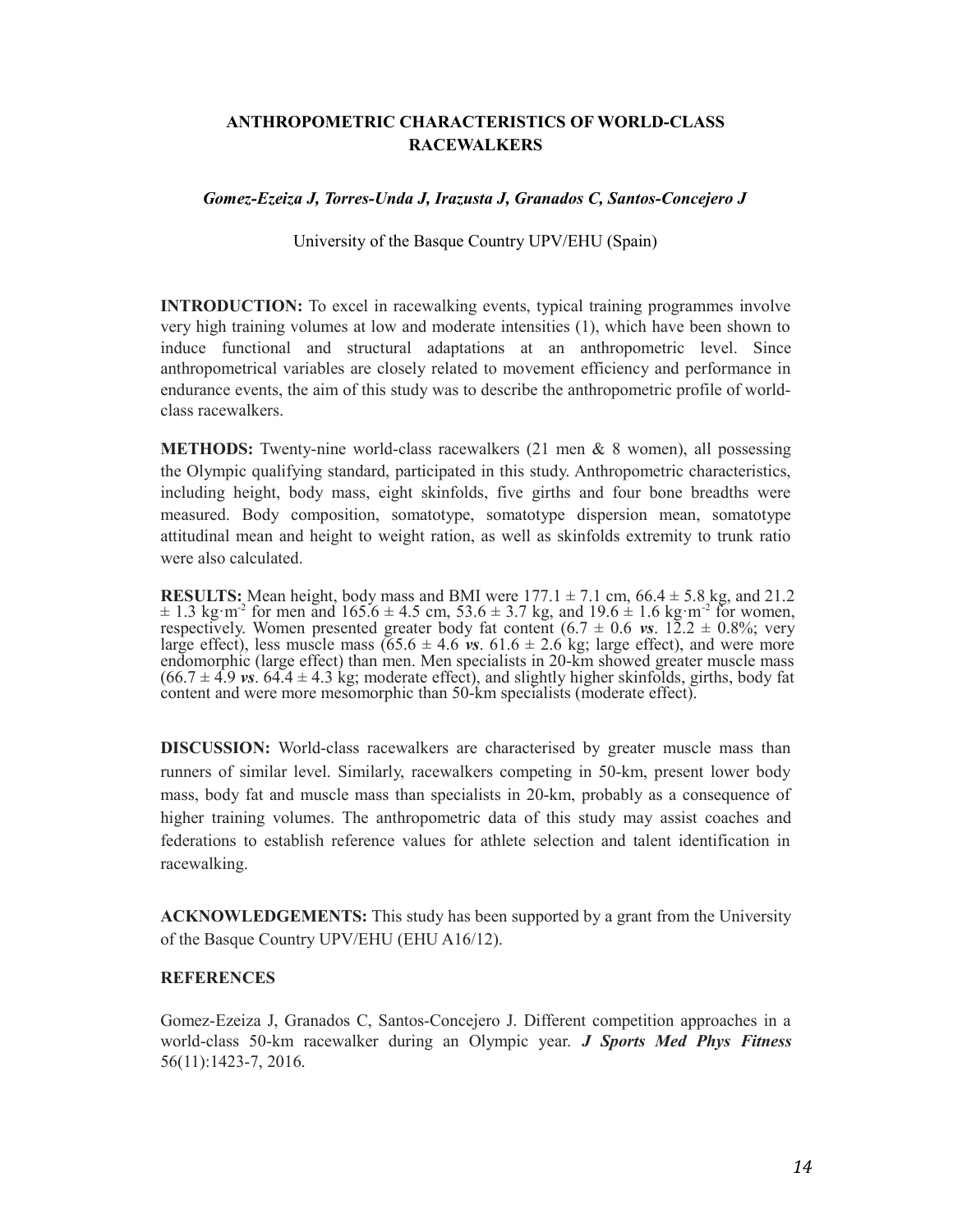#### **Injury Rate Among Freeletics Athletes**

Maurice Kanstein1, Tobias S. Kaeding<sup>1</sup> <sup>1</sup>: Institute of Sports Science Carl von Ossietzky University of Oldenburg **Abstract**

#### **Introduction**

The commercially training concept Freeletics was evolved in 2013 and enjoys great popularity. The official website currently has over 13 million members from 160 countries. The concept is based on functional training and high intensity training. People ought to train solely with their own bodyweight and in most cases without any accessories1. To date there is no data considering the injury rate within the training concept of Freeletics available, this study should investigate the injury rate, identify determinants and areas, were most of the injuries occur.

#### **Methods**

It was developed an online survey distributed via the social media platform Facebook. The survey was made available via a posting in selected Freeletics groups from Bremen and Oldenburg (Germany, Lower Saxony). 62 subjects (53.2% male, mean age  $26.4 \pm 16.6$  yrs.) completed the survey. The data was analyzed with univariate and bivariate analysis and a chi-square test.

#### **Results**

An overall injury rate of 14.5% was found. Male subjects (21.21%; 7/33) were more often injured than female subjects  $(6.10\%; 2/29)$ . We did not find any significant correlations between an occurrence of a sports injury and the parameters age, sex, intensity of training, warm-up and cool-down exercises performed and the combination with other performed sports. However, we found a trend ( $p = 0.0508$ ) regarding a raised risk for suffering a sports injury the longer the athletes performed the Freeletics training. Furthermore, most of the injuries occurred in ligaments, tendons, and cartilages (5/14).

#### **Conclusion**

Because we only surveyed 62 subjects as a random sample, the results cannot be generalized. Compared to the injury rate in CrossFit with approximately 20%, the injury rate in Freeletics is about 5% lower2. The higher intensity in CrossFit mitght be one reason for this difference in the injury rates. The injury rate in Freeletics is relatively high even though it is a training method only using own bodyweight. Also, the only available coaching by different electronic media can be a reason for a raised injury rate. For a deeper insight, further studies with more subjects and the integration of the aspect of coaching would be necessary.

**Keywords**: injury rate, functional training, high intensity training

#### **References**

1 Freeletics GmbH, 2016. About Freeletics. Available at: https://www.freeletics.com/en/press/ 2 Weisenthal, B.M. et al., 2014. Injury Rate and Patterns Among CrossFit Athletes. Orthopaedic Journal of Sports Medicine, 2(4), p.2325967114531177. Available at: http://ojs.sagepub.com/content/2/4/2325967114531177%5Cnhttp://ojs.sagepub.com/content/ 2/4/2325967114531177.full%5Cnhttp://ojs.sagepub.com/content/2/4/2325967114531177.full. pdf. Contact

e-Mail: tobias.kaeding@uni-oldenburg.de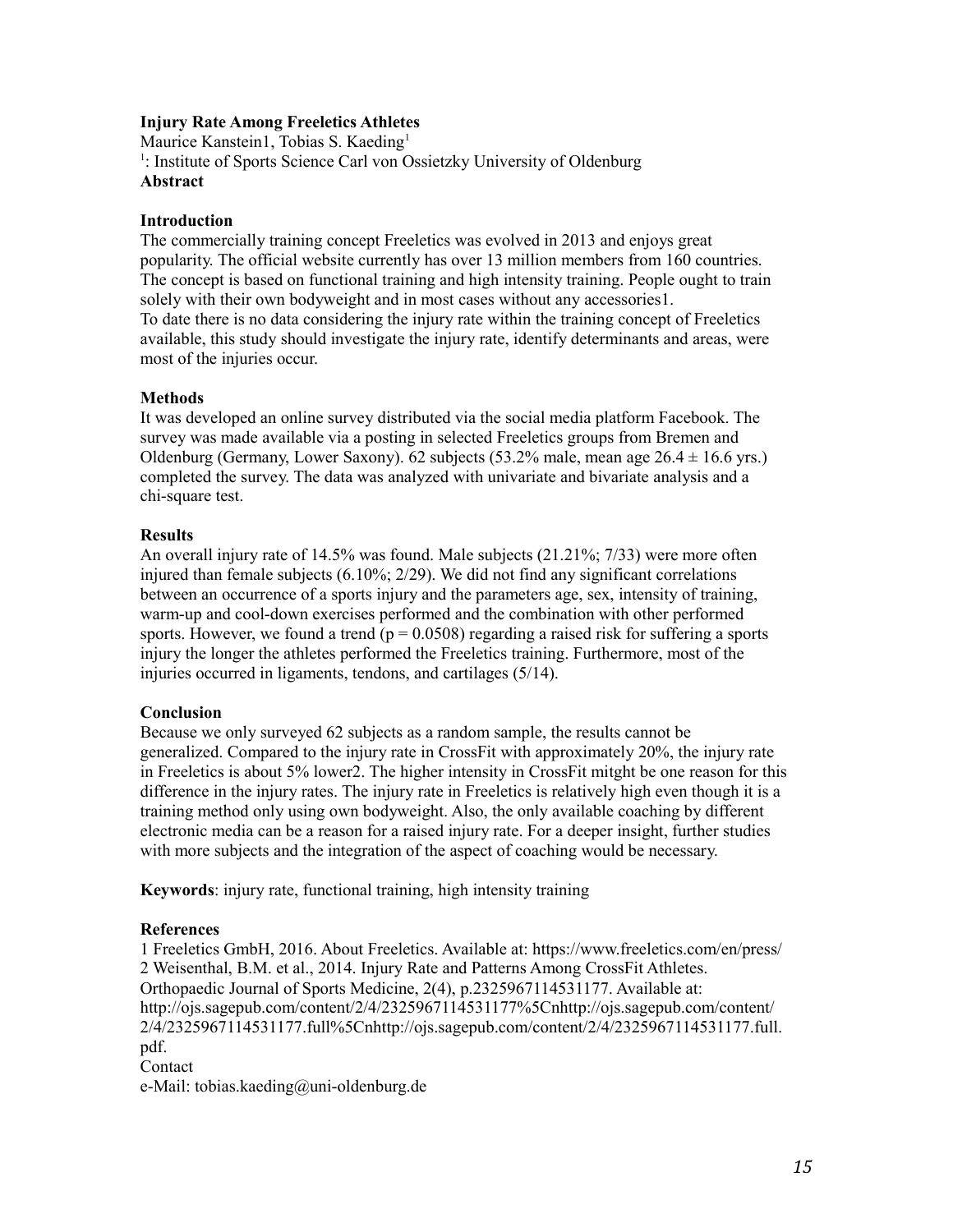#### **Deviations in frequency and mode of vibration in whole-body vibration training devices**

Tobias S. Kaeding1, Sanam Moghaddamnia2, Momme Kück3, Lothar Stein3

1: Institute of Sports Science Carl von Ossietzky University of Oldenburg

2: Institute of Communications Technology Leibniz Universität Hannover

3: Institute of Sports Medicine Hannover Medical School

#### **Abstract**

#### **Introduction**

Whole body vibration (WBV) training becomes more and more subject of scientific research and is used frequently in practice in the fields of mass sport and competitive sports as well as in therapy and prevention1. The most important problem in scientific research regarding the use of WBV training is to identify the ideal composition of the exercise parameters frequency, amplitude, body position, respectively exercises performed on the device, and the appropriate mode of vibration for each intention. All these parameters and their interaction are resulting in a specific exercise stimulus which in turn has influence on the safety and effectiveness of the exercise. The research regarding this problem might be hindered by the fact that WBV training devices sometimes generate and transmit frequencies and/or modes of vibration which are different to the preset adjustments2.

On the basis of findings of former research projects it must be assumed that regarding the preset frequency on WBV training devices a divergence of 10% or more might appear regularly2. This implicates that identified potentially ideal frequency ranges for specific intentions could not, or only very inaccurately, be applied and in addition, if the frequency is smaller than the preset frequency, a desired intensity could not be reached. The knowledge of potential divergences of the preset frequency and the mode of vibration between the manufacturer information and the actually applied signals is therefore of outmost importance for the application of methods of WBV training in practice and future research.

#### **Methods**

We conducted two research projects, one cross-sectional study in nine devices and one long term measurement in three devices used in a 13 months lasting research project regarding possible deviations in frequency and mode of vibration in WBV training devices and their possible causes3,4. The accelerations of different devices in different conditions and settings were recorded with a tri-axial accelerometer.

#### **Results**

We found divergences up to -25% regarding the preset frequency, but no relevant divergences regarding the mode of vibration.

Devices with a significant larger machine run time than other devices showed the most pronounced signs of impaired function concerning frequency, mode of vibration and random variability after prolonged use3,4.

#### **Conclusion**

Although our results cannot be generalized as we only analysed a small number of devices in terms of a random sample, they confirm that WBV training devices could show relevant divergences between the preset frequency and the actual applied frequency. Besides, we found out that such divergences might be, beside others, due to prolonged use. We strongly recommend that user in practice and research should analyse their WBV training devices regarding the applied frequency and mode of vibration on a regular basis.

**Keywords**: whole body vibration training, frequency, mode of vibration, acceleration, accuracy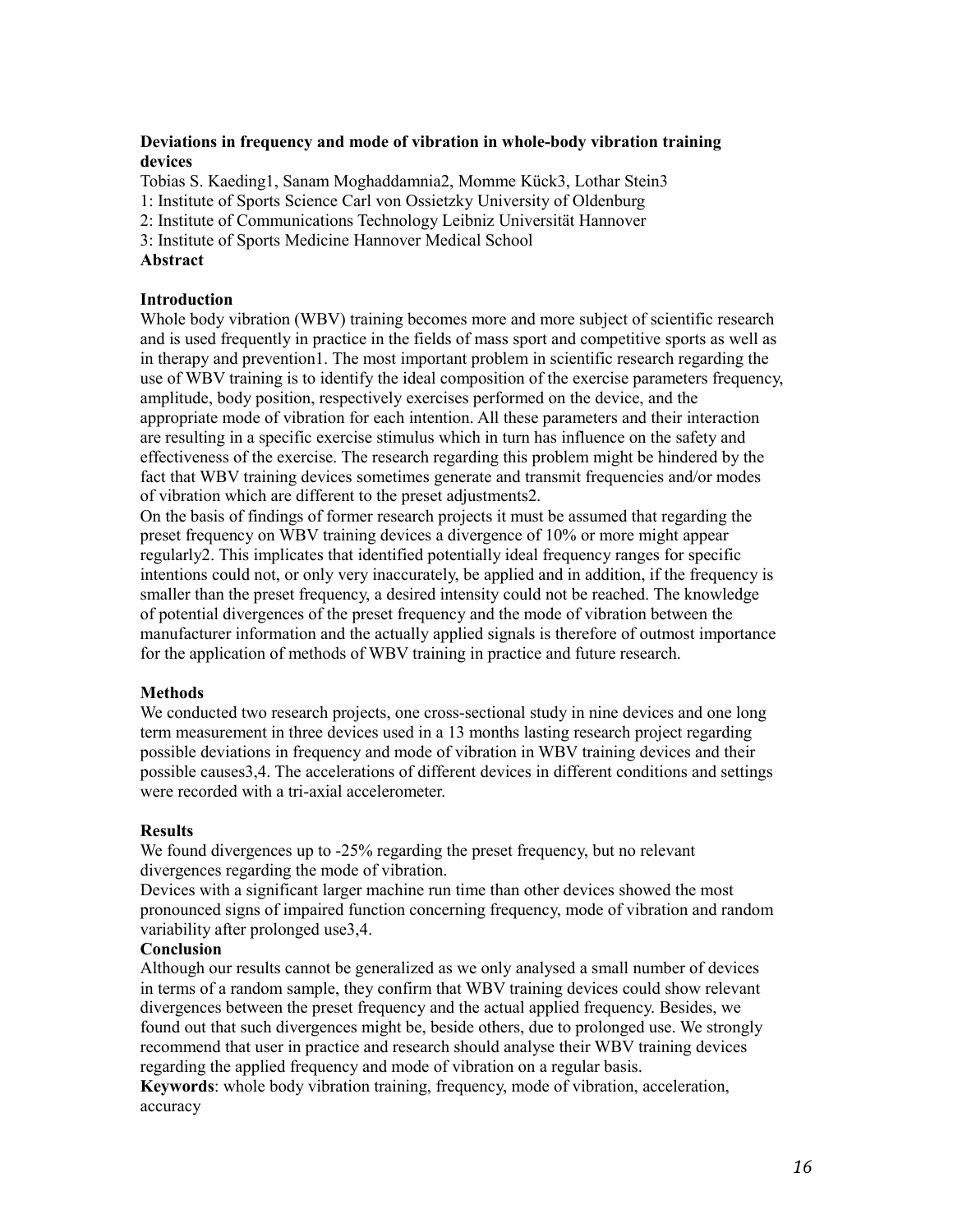#### **Effective exercises for patients with tetraplegia – a systematic review**  Sintje Mayländer1, Tobias S. Kaeding1 1: Institute of Sports Science Carl von Ossietzky University of Oldenburg **Abstract**

**Introduction** The patients with spinal cord injury (SCI) have a reduced physical performance and quality of life. Costs of therapy for patients with SCI are increasing annually.1 Therefore the efficiency of therapeutic measures plays an increasingly important role. To get an insight on the actual scientific evidence a systematic review was applied which investigates the effectiveness of exercises for patients with tetraplegia.

**Methods** We searched for the keywords "tetraplegia" and "exercise", the synonyms and combinations of these in various databases (*Medicine Pubmed,* sports science BISp-databases *Spolit*, *Spofor* and *Spomedia, PEDro, Medscape* und *Cochrane Library).* 13 publications were involved for further analysis.

**Results** Safe endurance training and inspiratory strength training programs provide significant effects on respiratory functions, cardiac functions, biomechanical functions, metabolic functions and bone adaptions. In addition an intensive endurance training (at least 70% of the maximum heart rate) leads to significant effects, especially on the metabolic parameter TC/HDL-C. Besides interventions supported by functional electrical stimulation (FES) are recommended. In addition to the physical performance it seems also possible to improve the quality of life by exercise interventions.

**Conclusion** Inspiratory strength training and endurance training programs for people with tetraplegia have an influence on the physical condition and therefore on the psychological well– being of patients. It should be mentioned that studies were excluded, if the used intervention does not include a movement-related part. Hence studies using interventions such as FES or vibration training were excluded if they were not combined with a clearly movement-related intervention. Because interventions combined with FES can be recommended, it would be interesting to find out which role FES plays in future studies.

**Keywoords:** tetraplegia, exercise, intervention

**References** 1 Statistisches Bundesamt (2017). *Zahlen & Fakten. Gesundheitsausgaben nach Leistungsarten.* Zugriff am 08.03.2017 unter https://www.destatis.de/DE/ZahlenFakten/GesellschaftStaat/Gesundheit/Gesundheitsausgaben/Ta bellen/Leistungsarten.html **Contact** sintje.maylaender@uni-oldenburg.de